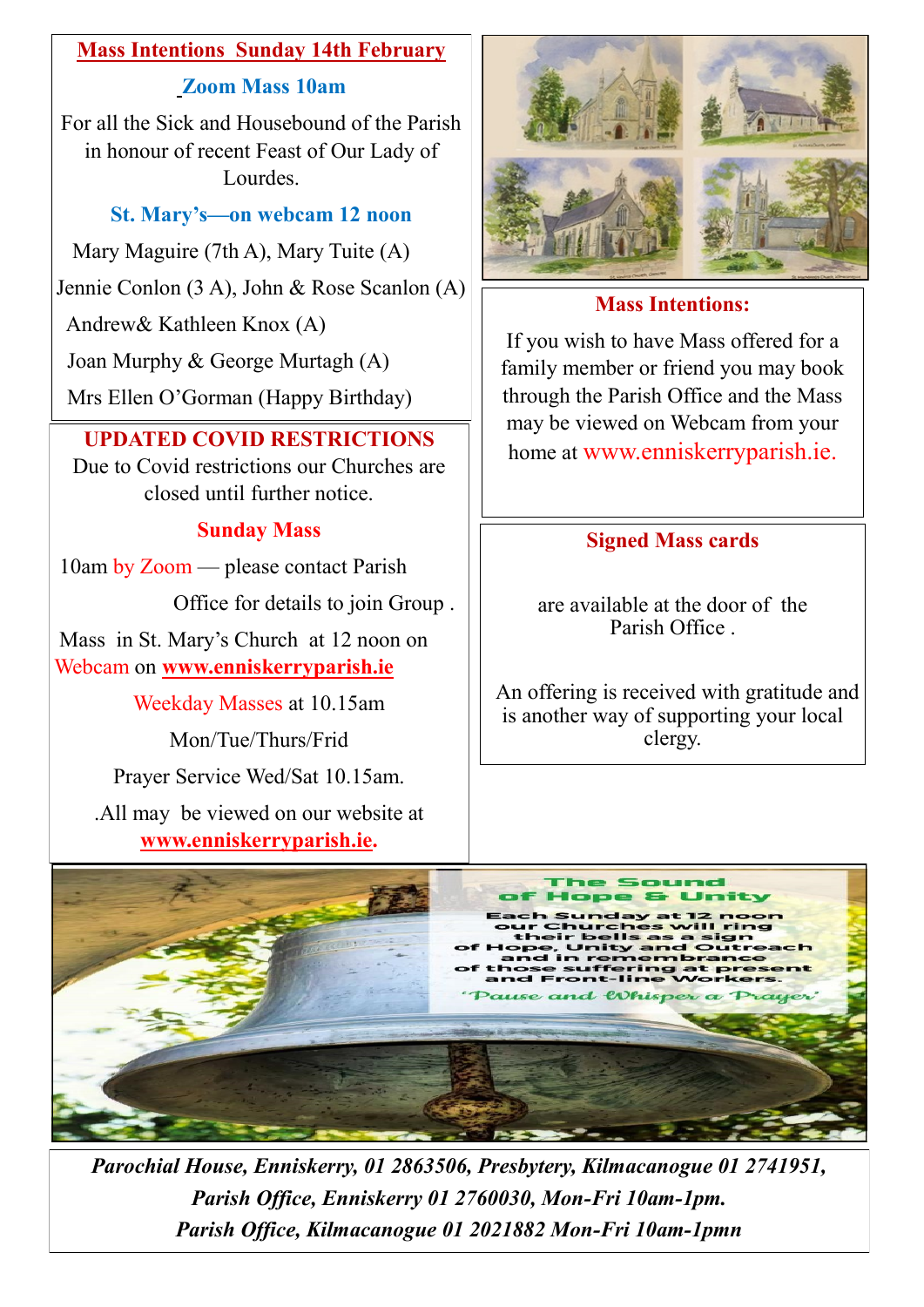

### **Accord Annual Collection**

Accord Dublin's Annual Collection will take place this weekend of **13th & 14th February**. We realise that it will be much more difficult for parishes to support us this year – although the demand for services is greater than ever. Your parishioners can donate in the following ways:

**Online** at [www.accorddublin.ie](http://www.accorddublin.ie) where you will find a DONATE button.

**By post** to Accord Dublin, Holy Cross Diocesan Centre, Clonliffe Road, Dublin 3.

**By bank transfer** to ACCORD Dublin Catholic Marriage Care Service CLG, Bank of Ireland, 88 Lower Camden Street, Dublin 2. IBAN: IE27 BOFI 9001 1357 0742 03; BIC:BOFIIE2D.

### **Springtime Spirituality**

Following on the successful series of November Coffee Mornings, Gardiner Street Parish has organized a new series to fill us with hope. Every Saturday of February via Zoom. **To get a link email us at [SFXgardinerstreet@outlook.com](mailto:SFXgardinerstreet@outlook.com)** 

- **February 13th:** Beyond worry Living the Serenity Prayer Michelle Russell
- **February 20th**: The Invitation Christine Halloran

**February 27th**: "When the doors were locked, Jesus came and said 'Peace be with you.'" (Jn 20:19) - Grainne Doherty

### **Lent**

### **LET'S LIVE LENT: BRINGING THE LENTEN GOSPELS TO LIFE**

Join us for Pastoral Conversations at Gardiner Street above email address - **5 Tuesdays starting 16th February @8pm.**

- 1. **February 16th -** Let it Go
- 2. **February 23rd -** Would you listen to Him?
- **3. March 2nd -** Songs of the Sanctuary
- **4. March 9th -** Into the Light

### **Trocaire Lenten Campaign 2021**

This year Trocaire's Lenten Campaign will focus on exploring the Impact of Conflict on Families in South Sudan. This Lent, we learn more about the suffering of people who have lost their homes and loved ones to war, and how they are rebuilding their lives through love, friendship and solidarity. Parish resources are now available at **Parishes - [Resources](https://www.trocaire.org/our-work/working-in-ireland/parishes/resources/)  [| Trócaire \(trocaire.org\)](https://www.trocaire.org/our-work/working-in-ireland/parishes/resources/)**

**Irish Cancer Society** are looking for volunteers to drive patients to and from their chemotherapy treatments. Drivers with a free weekday availability and who can commit to driving twice a month.

Please email Gail at *gflinter@irishcancer.ie* or call 01 2310 566 for an application form. Due to the impact of the Coronavirus we are seeking drivers under the age of 70 years.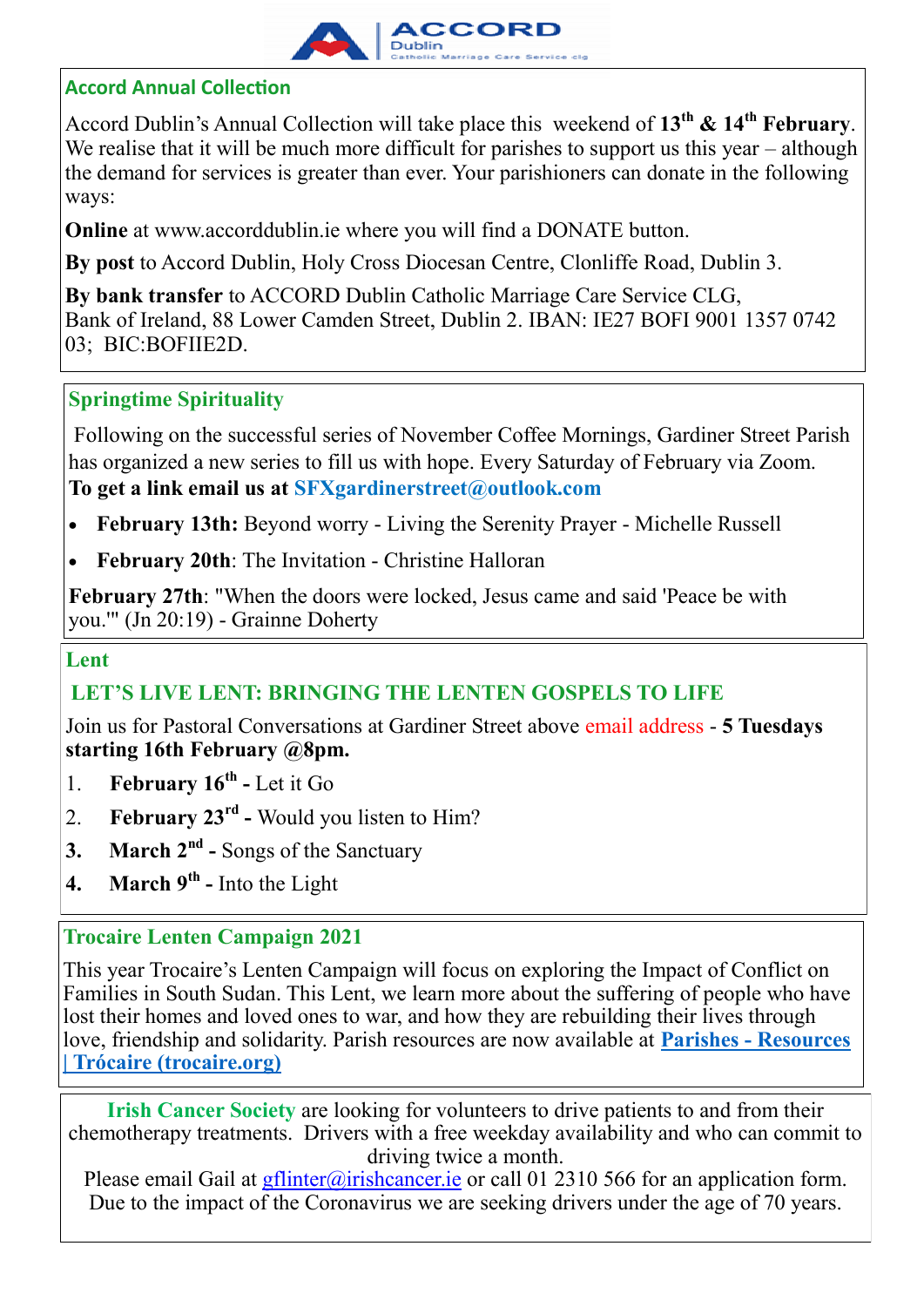**Covid advice continues**- sanitise, social distance wear masks. We are prolife which means all lives are To be protected. To protect each other churches are closed as Covid 19 can remain on pews and shrines for a long period and daytime sanitizing of pews is not possible. Singing is not possible as aerosol transmission has a wider reach than conversation. This includes gatherings.

# **Contributions**

We thank all who continue to contribute and keep parish finance healthy

You can contribute by using DONATE button on website or by dropping envelopes into the Parish Office during Office Hours.

The Parish wishes to announce its support for the establishment of the

# *Enniskerry Sustainable Energy Community (SEC).*

The SEC, with the backing of the SEAI, seeks to improve the energy efficiency of our homes and buildings in our community, creating savings for occupants and benefitting the environment. The SEC is also exploring the possibilities for renewable community power generation in our locality to help support sustainable living.

# Pastoral Parish Council

Our Pastoral Parish Council is seeking new members.

If you would like to join (operating by ZOOM at the moment) please contact the Parish Office on 01 2760030 who will pass on your details to John Kelly (Secretary PPC). Various age groups would be of great benefit and also if you are proficient in Information Technology it would be a great bonus to be a member of our Communications Group to assist with our Website. Members serve 2 terms only

# **Distribution of The Eucharist**

Due to Covid 19 restrictions our Priests are not allowed visit the homes of the housebound or elderly at present. If you would like to receive the Eucharist for a family member please call to the Sacristy Door (right of Church) after 10.15am Mass (10.40am) Monday to Friday or after 12 noon Mass on Sunday.

# **RELIGIOUS SERVICES**

Further to the Government announcement regarding the move to Level 5, the following Religious Service restrictions apply:

### **Funerals**

With effect from the end of December 2020 up to 10 mourners can attend funerals, this includes outdoor gatherings.

# **Weddings**

With effect from 3 January 2021, up to 6 guests are permitted to attend a wedding ceremony and reception., also includes outdoor gatherings.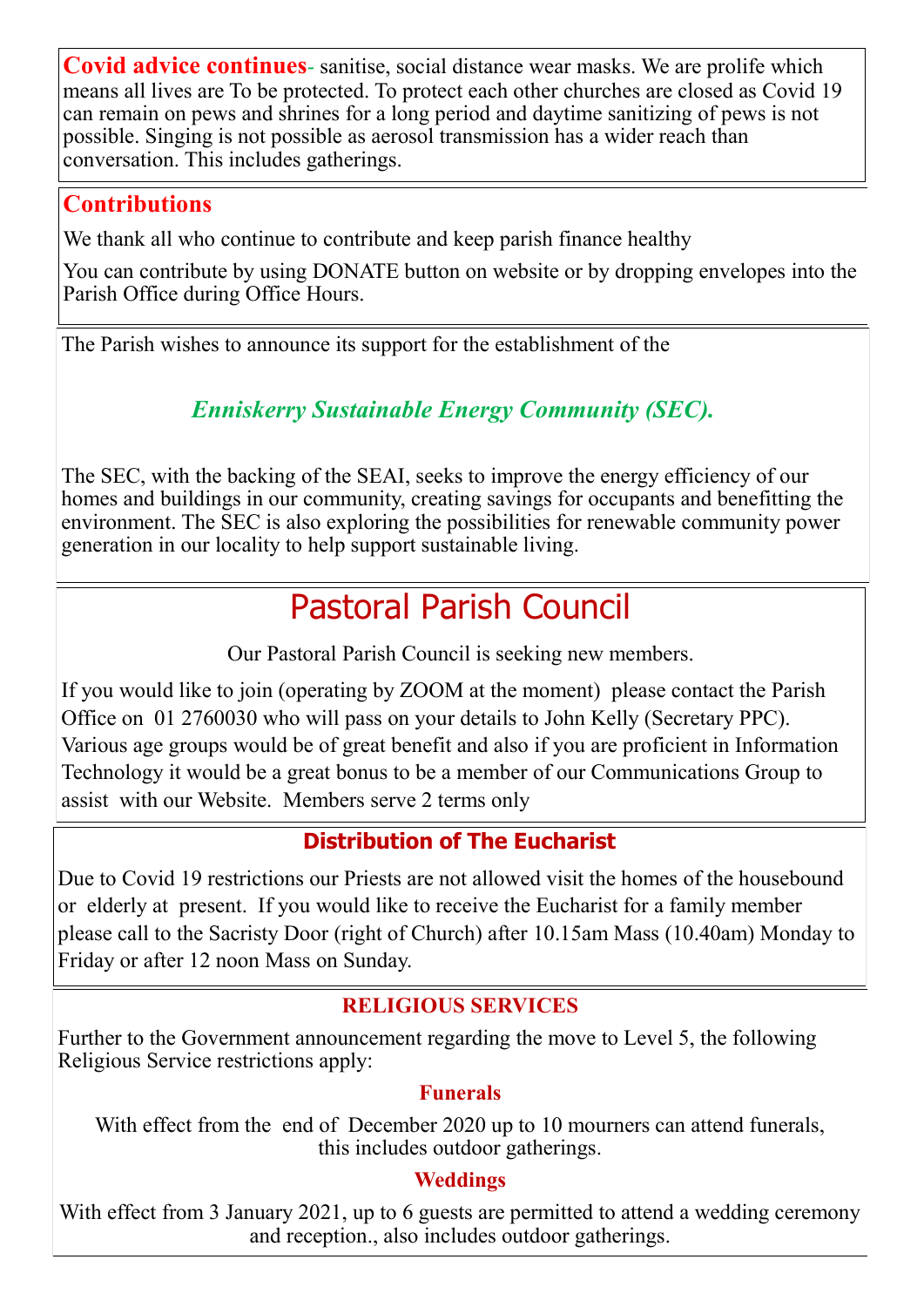### An excerpt from the homily of Dr Dermot Farrell at his installation as Archbishop of Dublin on Tuesday 2nd February

Today, I stand before you more than aware of my own inadequacies. But you and I also stand before God, the giver of gifts (see Matt 6:25-33), who is our hope and our help (see Pss 61:5, 26:1). It is a daunting task, but I am sufficiently acquainted with the calls of Isaiah, Jeremiah, Mary and others to realise that the enormity of the challenge is more than matched by the power of the One who has called me.

I am happy to embrace this new mission. I come to you with hope in my heart. It is not a naïve hope that everything will be better tomorrow, but a hope born of a conviction that transcends these difficult days through which we are living, and a hope that transcends the limits of our own capabilities. Faith is not an invitation to put up with life's difficulties and frustrations. Rather, faith asks us to see these as a time of grace. This time—both in the crisis hat is the global pandemic, and in the many crisis confronting the Church—this very time, with all its frustration and fear, is rich with possibilities, already carrying the future, overflowing with Christ (*see Walter Burghardt, Sir, We would like to See Jesus, p. 36).* What we do in the coming months and years, how we live out of these challenges and opportunities, will define who we really are as a people of faith. We must embrace the future: after all, today and tomorrow are God's gift to us. Christ goes before his disciples: we follow.

Through the working of the Spirit, through the Church—the community of believers— Christ continues to come into our history, into our time; it is women and men who are 'capable of speaking with God, of entering into God's mystery' who make Christ accessible to the culture, and extend the reality of Christ into the world.

I look forward to your ongoing collaboration and support, as together we continue to serve the people of the Diocese. 'How important it is to dream together...By ourselves, we risk seeing mirages, things that are not there. Dreams, on the other hand, are built together') Fratelli Tutti,8). Everyone in this diocese—laity, priests and deacons, religious, all who embrace apostolic charisms, as well as the women and men called to a more contemplative way—has something essential to contribute to the future of the faith in Dublin.

It is the future of the faith that calls us. 'If everything remains as it was, if we spend our days content that 'this is the way things have always been, 'then (God's) gift vanishes, smothered by the ashes of fear, and by the anxiety of defending the status quo (Pope Francis, Holily at Opening of the Amazon Synod, October 6, 2019). Rather than being focused short-sightedly on the glory of the past, and the magnificent institutions which our sisters and brothers before us built—old wineskins, to use the Lord's phrase we need to accept the responsibility of mission as we experience it now.